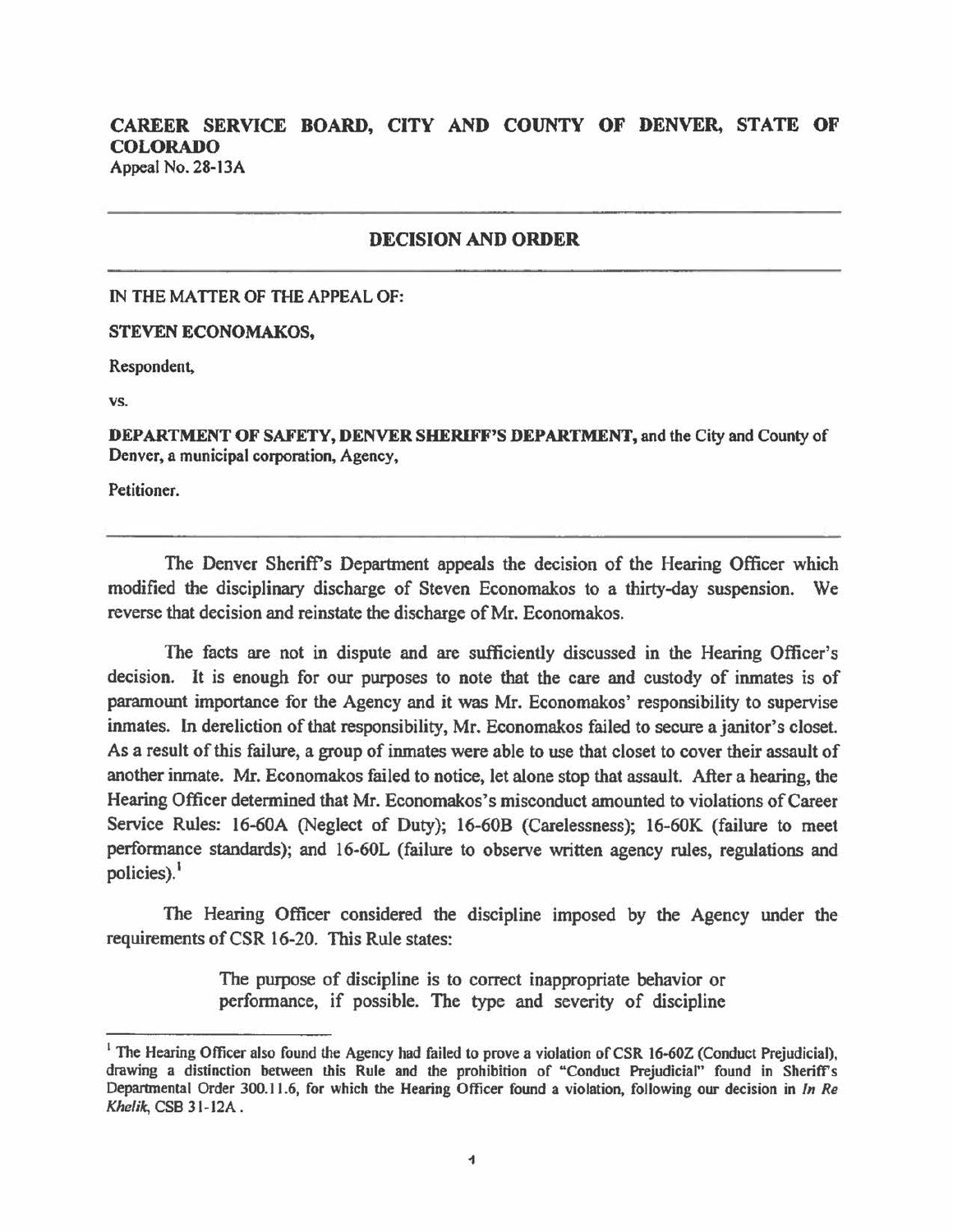depends on the gravity of the offense. The degree of discipline shall be reasonably related to the seriousness of the offense and take into consideration the employee's past record. The appointing authority shall impose the type and amount of discipline he or she believes is needed to correct the situation and achieve the desired behavior or performance.

On appeal, the Agency argues that in reducing the discharge to a thirty-day suspension, the Hearing Officer misinterpreted this rule. We agree.

We note this Rule specifically acknowledges that not all manifestations of misconduct are appropriate for the imposition of corrective discipline. In addition, the Rule plainly vests the Appointing Authority with significant discretion in the imposition of discipline. Consequently, this Rule does not allow the Hearing Officer to substitute his or her judgment for that of the Appointing Authority on the issue of discipline. We continue to believe an Agency's imposed discipline should be upheld if it is within the range of alternatives available to a reasonable and prudent administrator. *Adkins* v. *Division of Youth Services, Dept. of Institutions,* 720 P.2d 626, 628 (Colo.App., 1986); *Colorado Dept. of Human Services* v. *Maggard,* 248 P .3d 708 (Colo. 2011).

Discipline imposed by an Appointing Authority should be affirmed by a hearing officer unless that discipline has been imposed arbitrarily, that is, based substantially on considerations unsupported by record evidence, or that discipline is clearly excessive<sup>2</sup>. In this case, we find that the penalty of discharge is not clearly excessive. We also believe the record contains substantial evidence supporting the decision to discharge Mr. Economakos, such as the fact: that Mr. Economakos knew the closet needed to be locked yet did not secure the closet; that he permi :ted inmates who he was supposed to be supervising to have unnecessary access to the closet; and that as a result of his having been derelict in his most basic duties to supervise and care for inmates, he pennitted a group of inmates to assault another inmate. Given the rules violations and the serious consequences which flowed from these rules violations as found by the Hearing Officer, we find sufficient evidence in the record supporting Director Wilson's decision that the penalty of discharge so that the decision to discharge Mr. Economakos was within the range of alternatives available to a reasonable and prudent administrator.

We believe this is so notwithstanding the penalty analysis performed by the Hearing Officer First, the Hearing Officer found that the Agency had withdrawn the most serious of the offenses alleged against Economakos, that being, that he had introduced contraband into the jail and that he had directed the assault against the inmate. We believe this to be irrelevant to a proper determination on the issue of discipline.

<sup>&</sup>lt;sup>2</sup> See City and County of Denver v. Weeks, 10CA1408 (Colo.App. 2011) (unpublished)